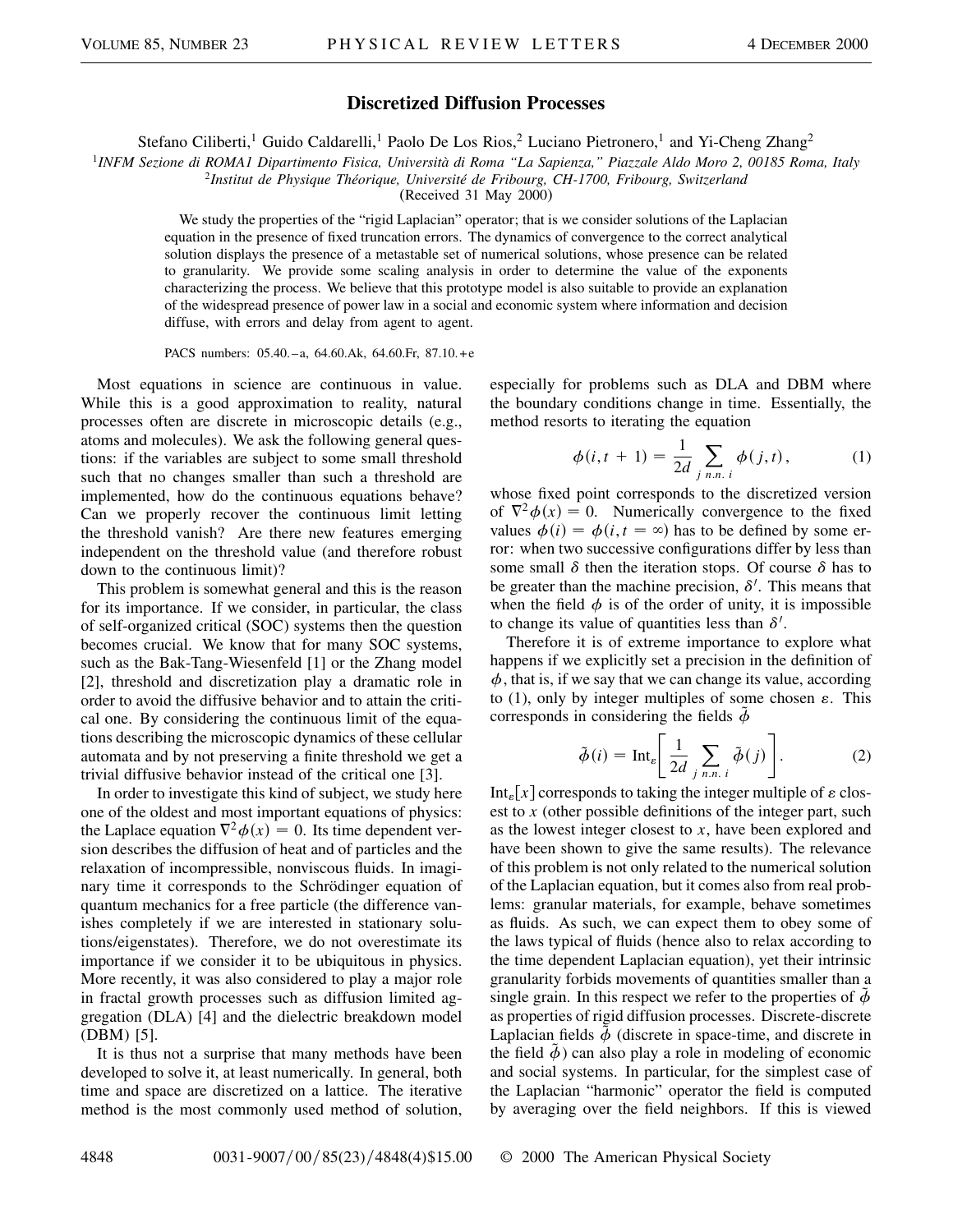as a social system where opinions of players are formed by consulting people around, we would like to introduce a more realistic version, where decisions are considered only when a certain threshold of information is overcome and the diffusion is therefore discretized. This effect known as "rigidity" in the literature [3] is indeed responsible for the onset of criticality [6]. Since SOC is believed to play a role in both economic and social systems we suggest that our results can be viewed as a way to describe the appearance of criticality in such environments.

In this Letter we explore the behavior of this rigid Laplacian model (RLM). As we shall see, nontrivial properties emerge already in one dimension.

The standard setup of our simulations is the following: we take a 1*d* lattice of  $L + 1$  sites, and we set the boundary conditions  $\phi(0) = 1$  and  $\phi(L) = 0$ . Then we iterate the equation

$$
\phi(i, t + 1) = \text{Int}_{\varepsilon} \left[ \frac{1}{2} \left[ \phi(i - 1, t) + \phi(i + 1, t) \right] \right].
$$
\n(3)

The iteration stops when there are no more possible rearrangements. The exact solution of  $\nabla^2 \phi = 0$  on the lattice with the above boundary conditions is the straight line  $\phi(i) = -i/L + 1$ . As we show in Fig. 1, the typical solution of (3) is instead a quadratic curve.

This can be easily explained by considering that as soon as a certain precision  $\varepsilon$  is introduced, the Laplace equation can be considered as a first approximation as

$$
\nabla^2 \phi = \alpha \varepsilon. \tag{4}
$$

In the case where the boundary conditions are  $\phi(L) = 0$ and  $\phi(0) = 1$  we obtain the following equation:

$$
\phi_{\varepsilon}(x) = \frac{1}{2} \alpha \varepsilon L^2 \left(\frac{x}{L}\right)^2 - \left(1 + \frac{1}{2} \alpha \varepsilon L^2\right) \frac{x}{L} + 1.
$$
\n(5)



FIG. 1. Profile of  $\phi$  for a  $d = 1$  system whose length is  $L =$ 1000. At boundaries  $\phi(0) = 1, \phi(L) = 0$ .

In terms of the reduced variables  $x' = x/L$  and  $\varepsilon' =$  $\frac{1}{2}\alpha \varepsilon L^2$  one obtains

$$
\phi_{\varepsilon'}(x') = \varepsilon' x'^2 - (1 + \varepsilon')x' + 1. \tag{6}
$$

The precise value of  $\alpha$  depends on the initial condition and it has to be determined with some fitting procedure. We can study the dynamics of the system observing that the evolution (1) always minimizes the functional

$$
E = \sum_{i=0}^{L-1} [\phi(i+1) - \phi(i)]^2.
$$
 (7)

Equation (7) maps the RLM into the discrete space-time Gaussian model. Physically, since  $\phi$  represents an electrostatic field, *E* represents the total electrostatic energy of the sample, whose minimization in the case of fractal growth has been recently studied [7]. Letting the field  $\phi$  take on only integer values leads to the *discrete* Gaussian model. The dynamics described by (3) is therefore a  $T = 0$  dynamics, always decreasing the energy, and the stability of solutions different from the constant slope implies the presence of local energy minima. Since this process of energy minimization stops in local minima, we can perform some sort of simulated annealing by perturbing it. We increase the value of the field  $\phi$  in some randomly chosen point by  $n\epsilon$ , then we let the system relax. Indeed, we find that the curvature  $\alpha$  decreases in time (time is defined in terms of perturbation steps; we consider the relaxation process to be much faster, as usual in self-organized critical models). Each perturbation implies a rearrangement of the profile.

For the energy of the system one has from Eq. (5)

$$
E \propto L^3 \alpha^2 \varepsilon^2. \tag{8}
$$

We know that for ordinary diffusion the energy variation *E* is proportional to  $t^{-3/2}$ . We will show in the conclusion that based on that result, *in this case* one can expect  $E \propto t^{1/2}$  or more precisely  $E - E_0 \propto (t/L^z)^{1/2}$ , where we explicitly introduced a dynamical exponent *z* for the process. Assuming for the moment this result, one has

$$
E \propto E_0 - (t/L^z)^{1/2} \Rightarrow (t/L^z)^{1/2} \propto E_0 - L^3 \alpha^2 (t/L^z).
$$
\n(9)

By derivating this expression and by requiring that it shows no dependence on *L* (unless for the ratio  $t/L^z$ ) one obtains that the dynamical exponent must be  $z = 3$ , in agreement with the value  $z = 3.0 \pm 0.1$  from numerical simulations, and

$$
\alpha(t, L) = \alpha_0 - (t/L^z)^{1/2} f(t/L^z).
$$
 (10)

The scaling function  $f(x)$  is such that  $\alpha \to \alpha_{\infty} \neq 0$  for  $t \gg L^z$ . Such behavior has been tested in Fig. 2. We see that for this kind of system the relaxation process to the equilibrium is very slow because of granularity. Indeed, for a continuous Laplacian field the relaxation to the stationary state is an exponential process with a characteristic time scale  $t_0 \sim L^2$ .

Such rearrangements proceed through power-law distributed avalanches, whose measure is the number of sites that changed their value of  $\phi$ . We show in Fig. 3 the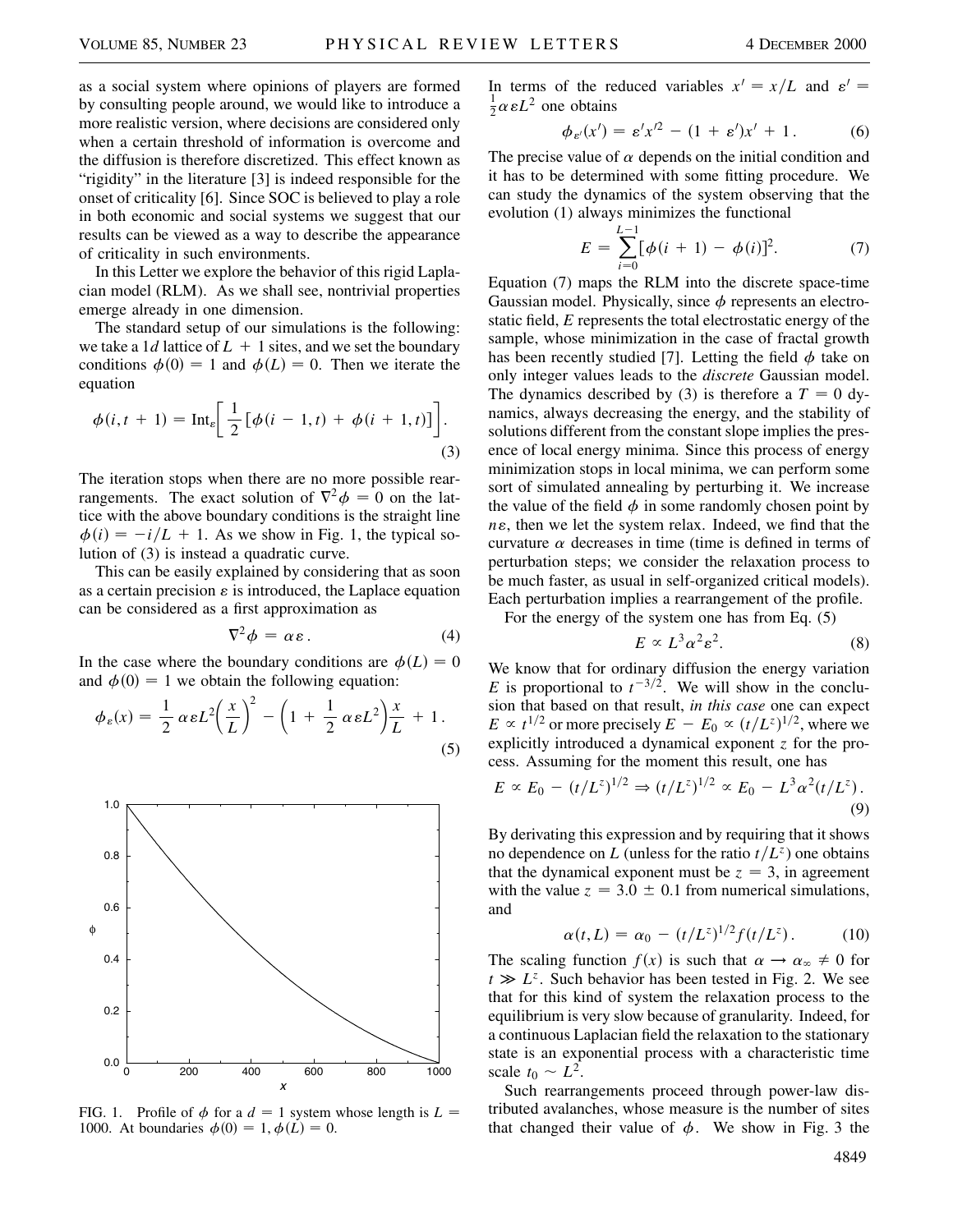

FIG. 2. Plot in rescaled time of  $\alpha(t)$  and, in the inset,  $\alpha(t) - \alpha_0$ .

probability  $p(s)$  to deal with an avalanche of size  $s$ . This function can be fitted with a power law of the kind  $p(s) \propto$  $s^{-\tau}$ . The value of the exponent  $\tau$  measured from the data is  $3.8 \pm 0.3$ . To take into account the finite size effects of this distribution (the size of an avalanche cannot be greater than the size of the system) we can write the universal form  $p(s, L) = s^{-\tau} g(s/L)$ , where  $g(x)$  is a scaling function such that  $p(s = L) = 0$ . This scale invariant behavior describes the dynamics in a transient period where perturbations are accumulated into the system, until a limit profile (not necessarily the straight one) is reached. This transient state can be suitably delayed by considering a different dynamics where also negative perturbations are considered. To describe the evolution to the stationary state, we measured the average size  $\langle s \rangle$  of the avalanches with respect to the time of the simulation.



FIG. 3. Plot of the density function  $p(s)$  giving the number of times that *s* sites are updated in an avalanche.

In Fig. 4 we present the behavior of  $\langle s(t) \rangle$  that also behaves as a power law with exponent  $-1/3$ . A simple scaling argument can be presented to explain such behavior. Indeed,

$$
\langle s(t,L) \rangle = Lt^{-\nu}g(t/L^z), \qquad (11)
$$

where we explicitly considered the finite size effects in the average size. In the above expression,  $\nu$  represents the expected exponent and *z* is the dynamical exponent previously introduced and present also in the scaling function *g*.

The collapse shown in the inset of Fig. 4 has been obtained with the following values:  $z = 3.0 \pm 0.1$ ,  $\nu =$  $0.34 \pm 0.01$ . The values of these two exponents are related; indeed the meaning of the dynamical exponent is as usual to determine the scale of time after which the process stops. By imposing that at the maximum time the average size of the avalanche is independent on *L*, one obtains the scaling relation

$$
1 - z\nu = 0 \tag{12}
$$

from which  $\nu = 1/z = 1/3$  as numerically found in the limit  $t \ll L^3$ .

From this scaling relation it is possible to provide an argument to determine the value of the exponent  $\tau$ . Since the number of avalanches is the same whether they are classified according to their sizes [i.e., by means of the  $p(s)ds$  or just counted in time (i.e., by means of  $dt$ ) then one obtains  $p(s) = \frac{dt}{ds}$ . From the above scaling laws one finally obtains

$$
\tau = 1 + 1/\nu. \tag{13}
$$

We numerically tested the validity of these relationships as mentioned above. The rigidity of the field makes the process subdiffusive as implied by the value  $z = 3$  of the dynamical exponent, as opposed to the usual  $z = 2$  value. A more intriguing feature of these processes can be obtained by a suitable rescaling of the microscopic time scale.



FIG. 4. *st*- $\langle s(t) \rangle$  versus *t*, in the inset collapse plot for different *L*'s.